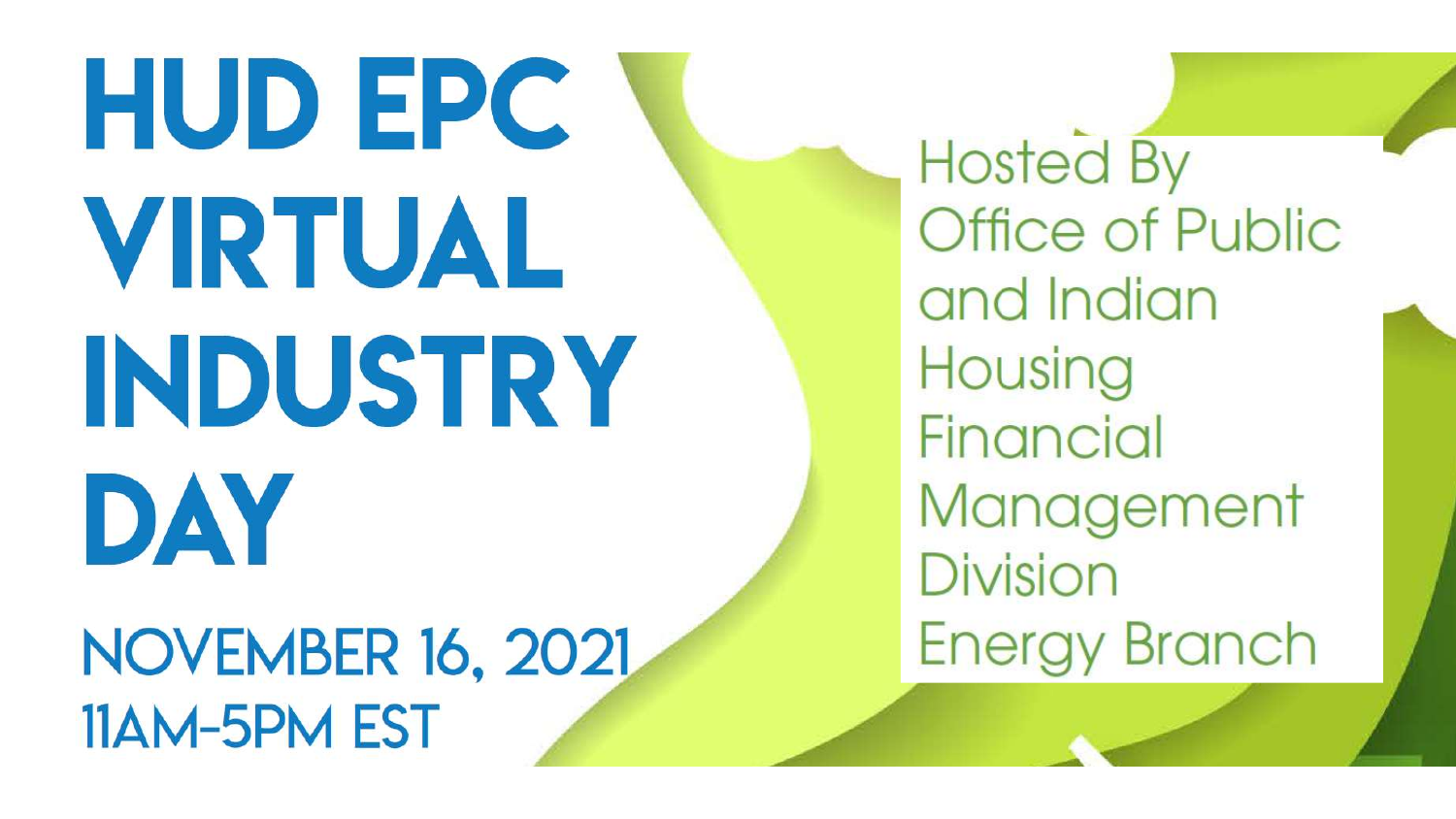### **SESSION TWO** - 1:30pm - 3:00pm

 $\textsf{ESCOs}$  and the EPC - 1:30pm - 2:15pm

Moderated by Dick Santangelo, President and CEO, Apollo Engineering Solutions

Mary Fox, Vertical Market Director, Johnson Controls

Lillian Kamalay, Senior Director, Housing Services, AMERESCO

Don Gilligan, President, NAESCO

Innovating through Integrating EPCs and Incentives - 2:15pm-3:00pm

Moderated by Rick Sawicki, Senior Account Manager, Honeywell Building Solutions Rich Sissick, President, R. Sissick Consulting Michael Levinson, Principal/Multifamily Housing Team Leader, Group 14 Engineering Holly Andreozzi, Senior Vice President Global Leasing, Bank of America

**BREAK**  $3:00$ pm  $-3:15$ pm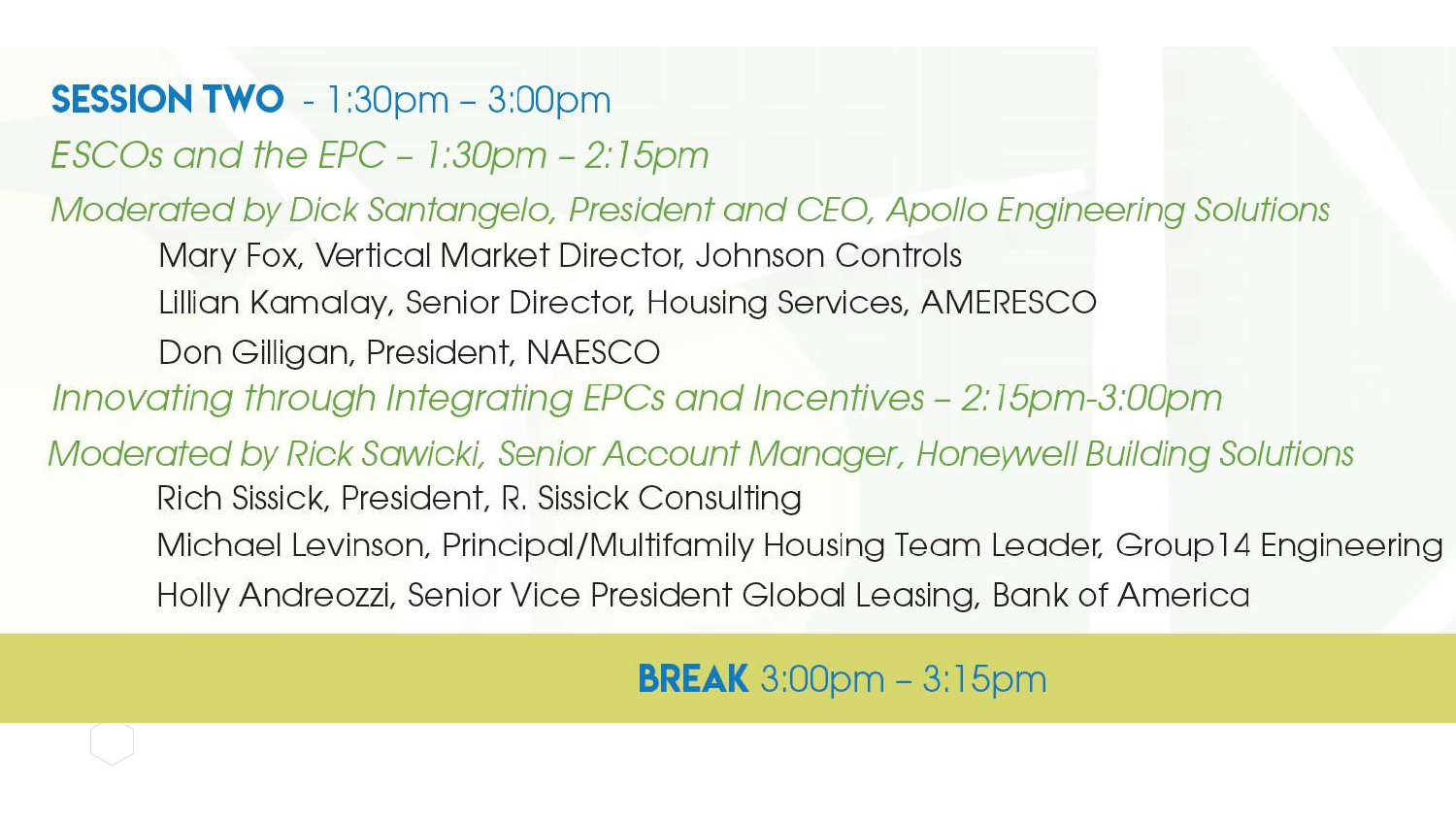# Innovation & Integration

*Energy Performance Contracting, Solar Power, Rate Reduction & RAD*



**Richard Sissick** President

1811 Pine St. - Suite 103 Philadelphia, PA 19103-6601  $(610)$  745-4596 Rich@Sissco.net

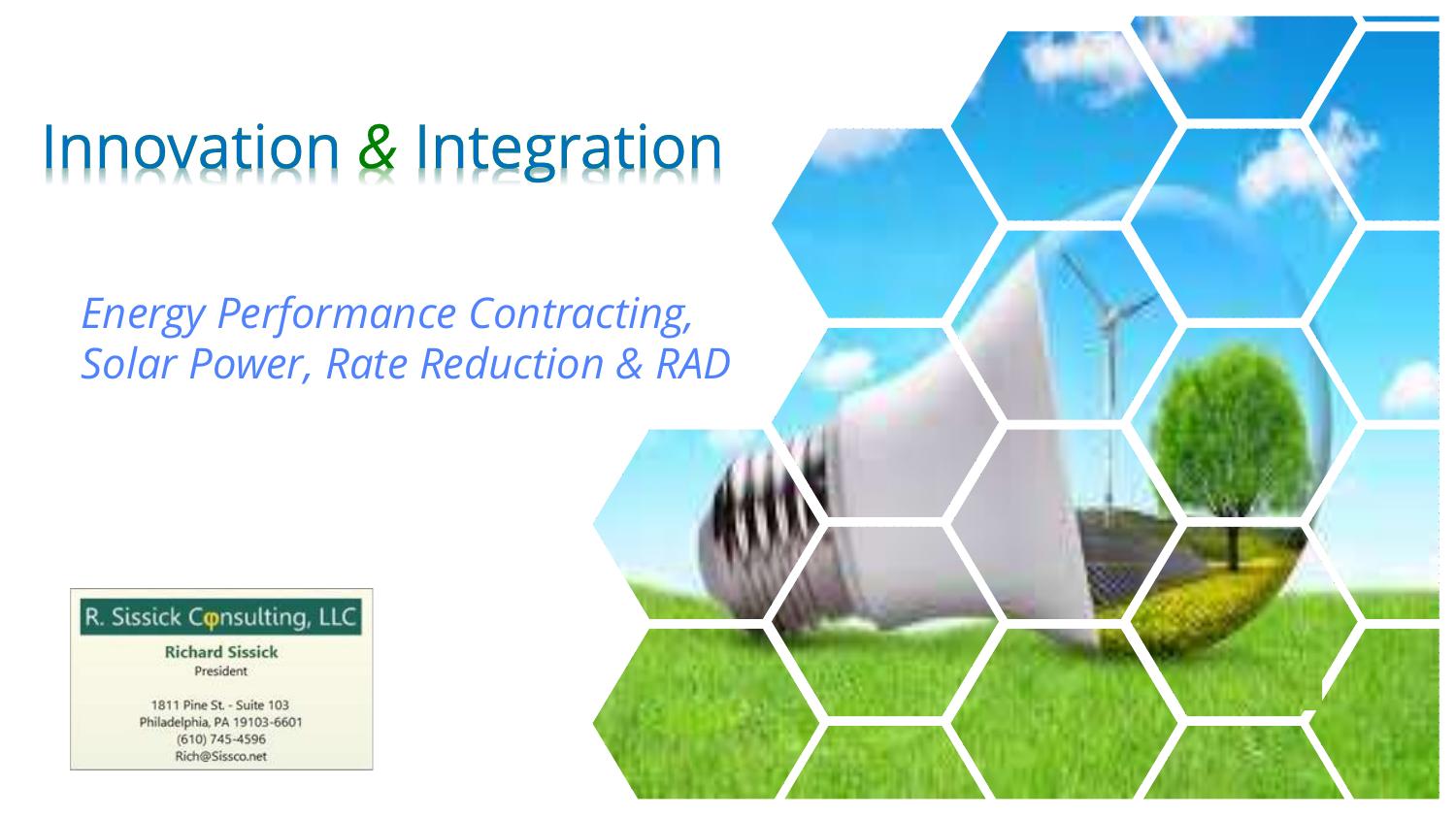# **Some New Energy**



Interest in the Public Housing Energy Performance Contracting ("EPC") Program has waned in recent years, but the desire to conserve water and energy is stronger than ever. Renewing interest in the EPC program calls for innovation, to capitalize on developments in renewable technologies and enhanced integration with the Rental Assistance Demonstration ("RAD") program.

- Development techniques for capitalizing on solar opportunities in Public Housing Communities with resident-paid utilities,
- Educate PHAs on how to develop EPC programs that will facilitate future conversion to Project-Based Vouchers, and
- Explore new ways to convert to RAD that focus on water and energy conservation and employ the financing approach normally used for EPCs.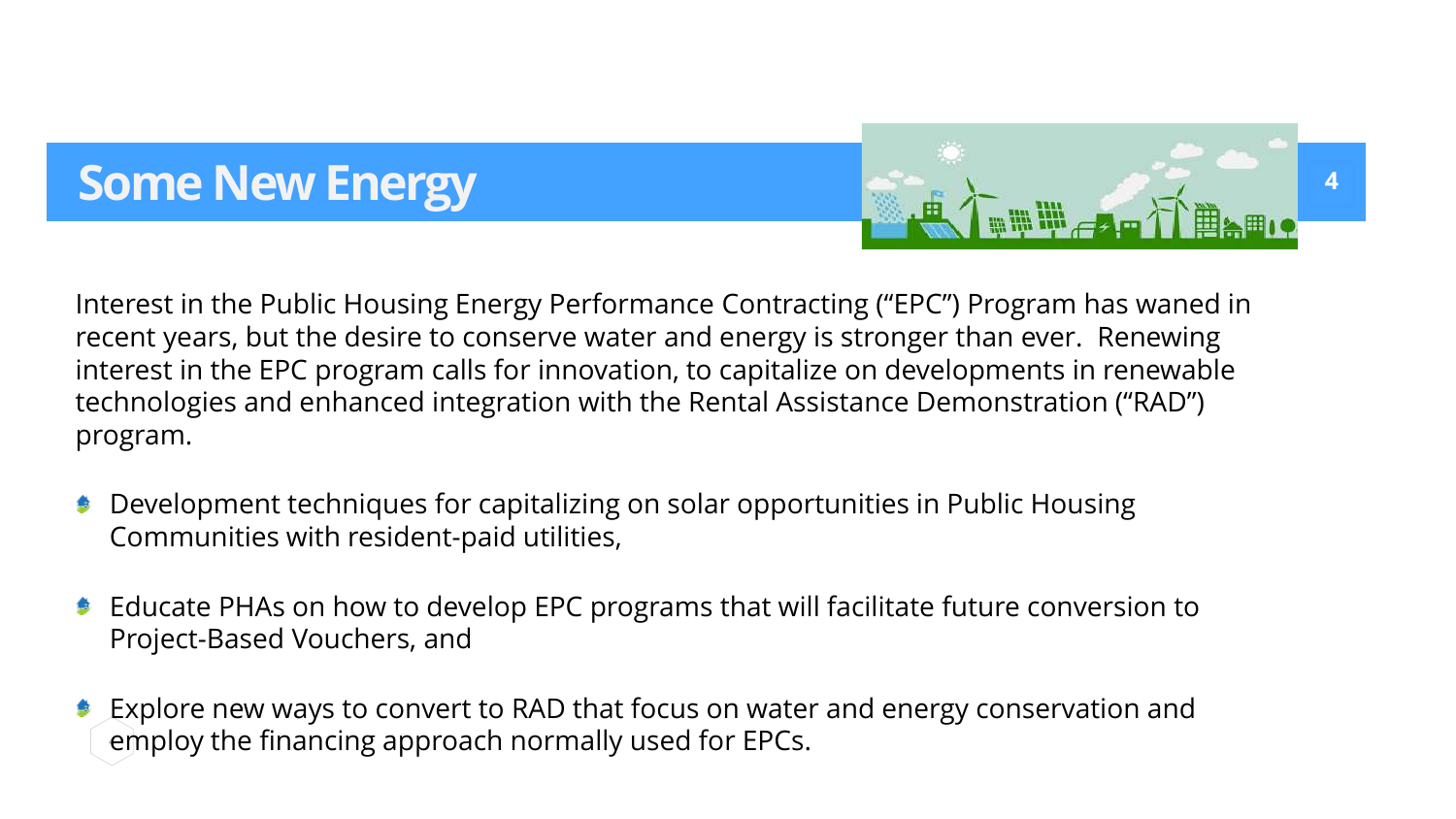# **Prime Opportunity**



**Resident Paid utilities are currently the biggest obstacle to implementation of renewable technologies in Public Housing** *and* **the clearest example of potential synergy between the RAD and EPC programs.** 

*PIH Notice 2019-23 – Rental Assistance Demonstration – Final Implementation, Revision 4 (page 57)*

#### **1.6 Special Provisions Affecting Conversions to PBVs, B. PBV Contract Terms, 5. Initial Contract Rent Setting**

**1. e. Tenant-Paid Utility Savings.** Where a Covered Project will use a site-specific utility allowance as described in sub-paragraph iv. and the conversion will result in the reduction of one or more utility components (e.g., gas, water & sewer, electric) used to establish the Utility Allowance relative to the utility allowance of the Converting Project (i.e., the public Section I: Public Housing Projects H-2019- 09 PIH-2019-23 (HA), Rental Assistance Demonstration REV-4 – Final Implementation 58 housing project), HUD will permit the RAD contract rent to be increased by a portion of the utility savings.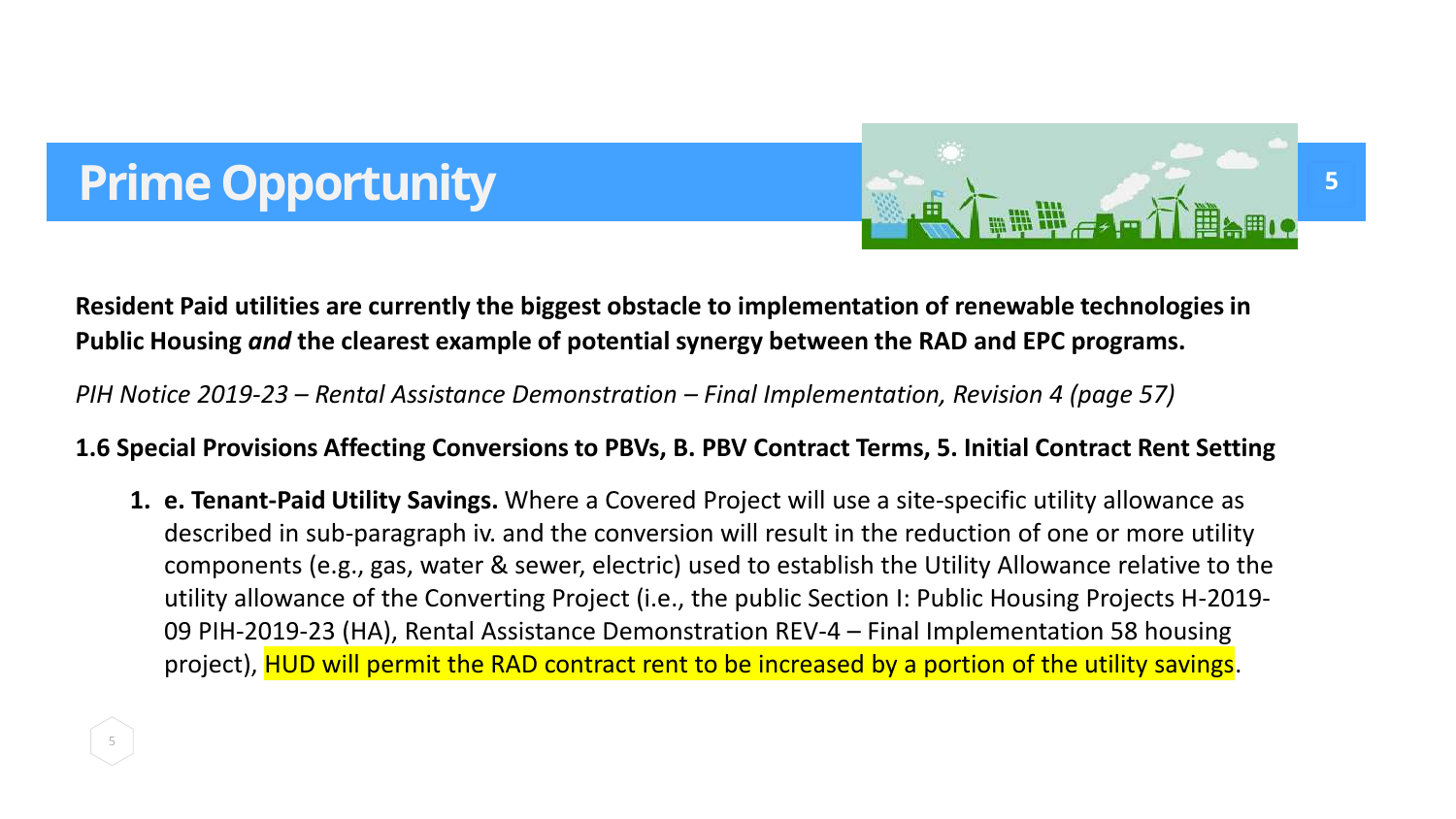# **Not so RADical an Idea**



Energy Performance Contracting and RAD Conversion are not so different. Unless redevelopment is involved, both programs focus on freezing revenues, reducing expenses, and taking on debt. Repayment of this debt is made possible by the reduction in operating expenses. By applying some of the techniques developed for the Public Housing EPC program, it may be possible to streamline RAD conversions.

An EPC-based approach to RAD conversion would work best for:

- PHAs with existing EPC programs Particularly older programs that include an incentive for resident paid utilities,
- PHAs pursuing portfolio-wide conversions, and
- Well-performing PHAs with moderate capital needs.

Portfolio-wide RAD conversions could be accelerated by financing them with an equipment lease instead of a mortgage. This is how the majority of EPC programs are financed and this approach can be used in a project-based voucher environment.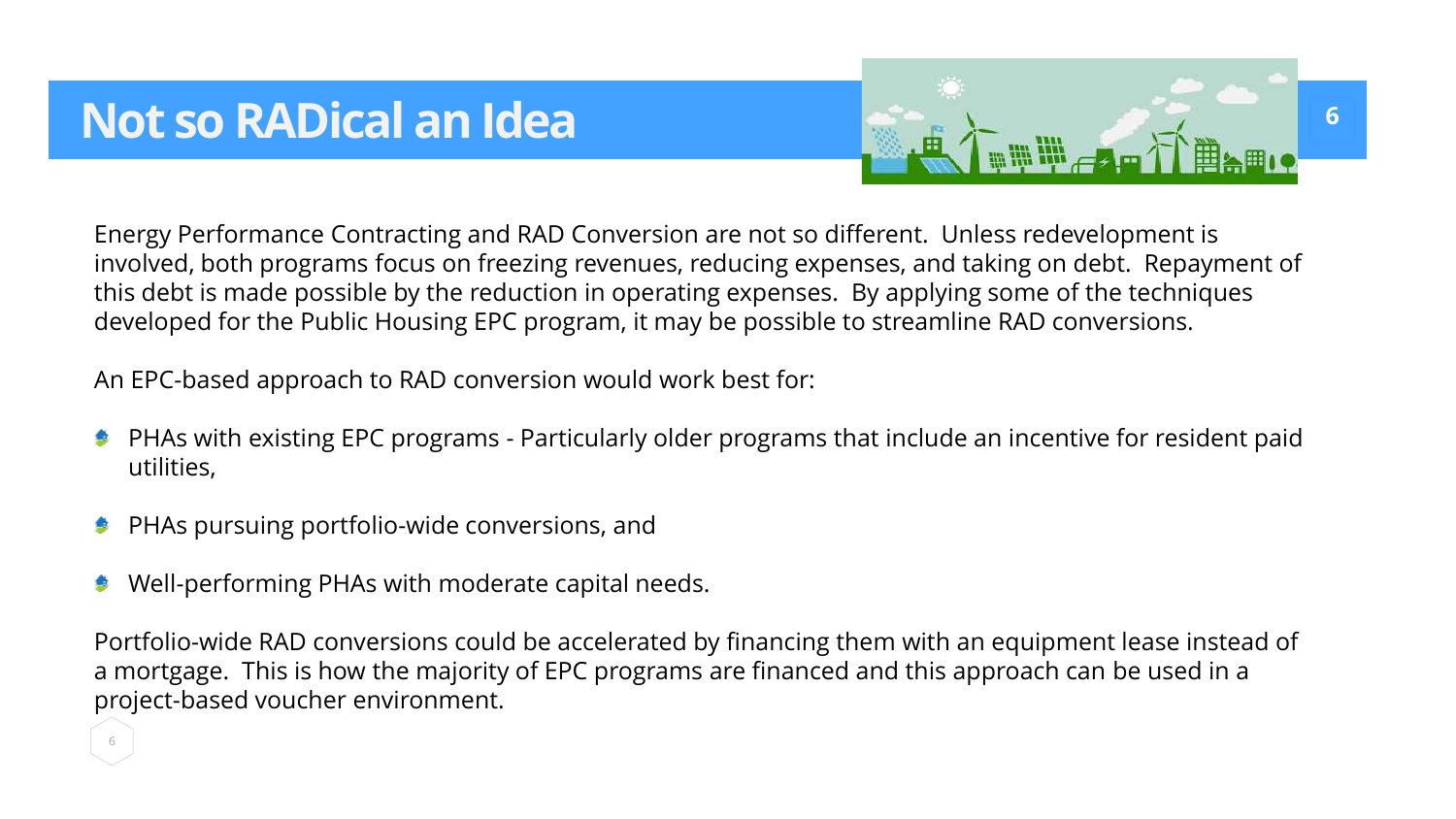

# **Solar, EPCs, Resident Paid Utilities, and RAD**

**Michael Levinson, CEM, LEED-AP** 

Principal, Multifamily Team Leader mlevinson@group14eng.com (720) 221-1077

group14eng.com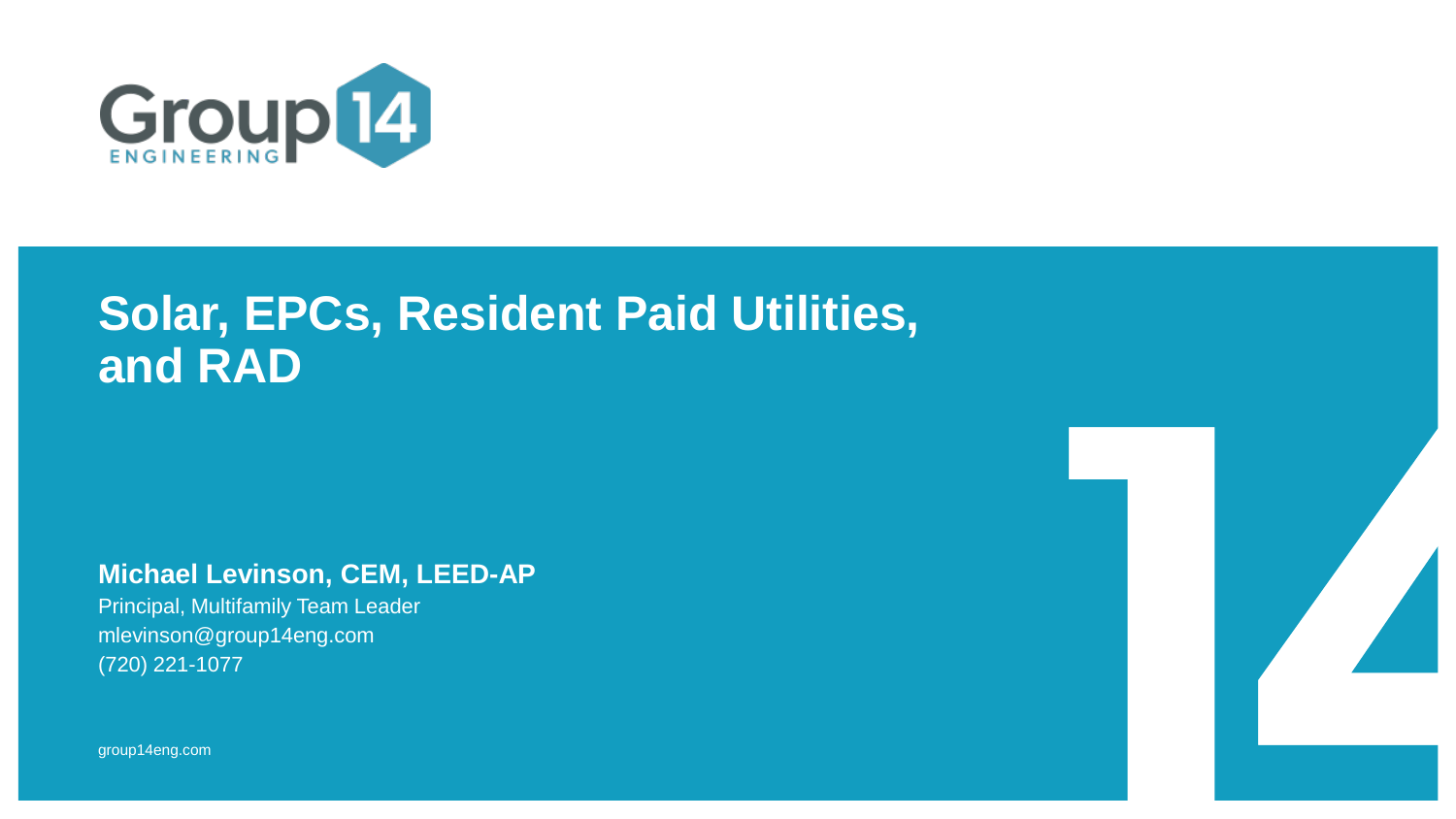

- **26** years in business
- **50** Staff Members
- **15** Professional Engineers
- **20,000** Units of Public Housing Served (EPCs, M&V, CNAs, UA Studies)





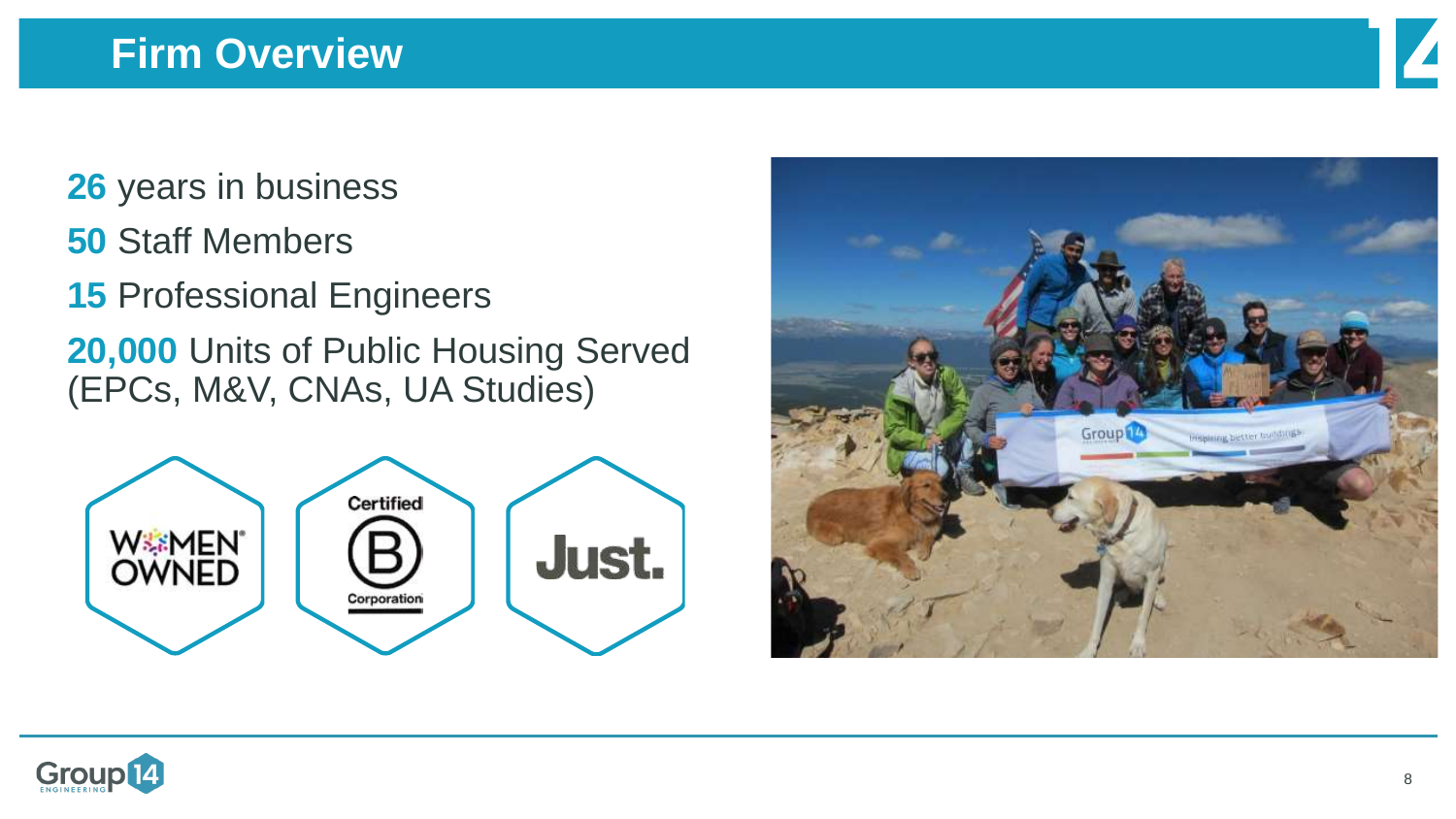## **The Miracle of Solar Economics**





- 250 KW 2 MW
- Residential Rate **Structure**
- Less than a 15-year payback before incentives
- **EPC Cash Flow Positive**





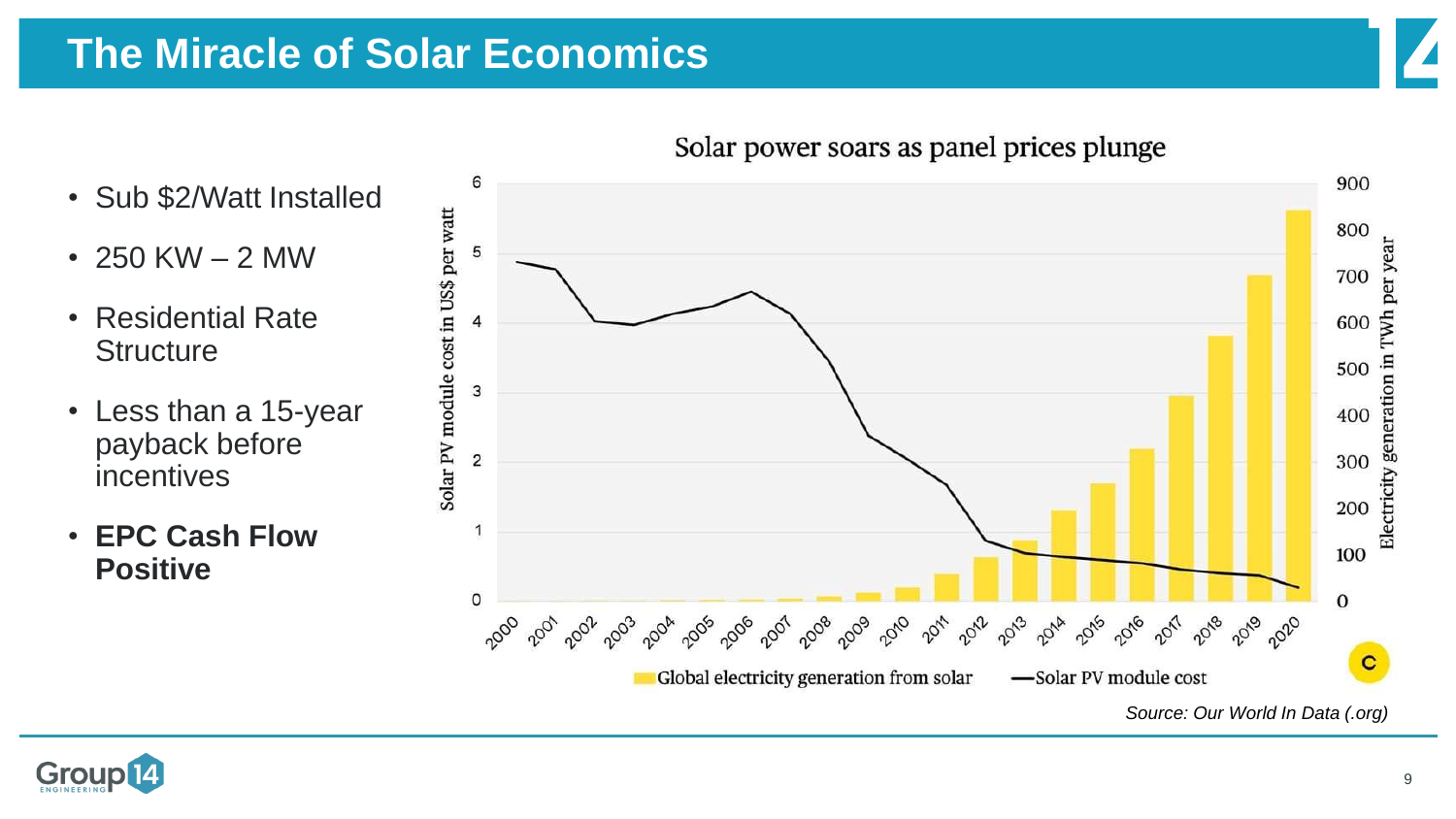## **Ingredients for Success**

- Lots of Roof Space Resident Paid Meters
- Solar connected to single owner paid meter
- Resident Paid Utility Allowances – Engineered Approach!
- Owned by PHA, not a **PPA**



*Trenton Housing Authority EPC*